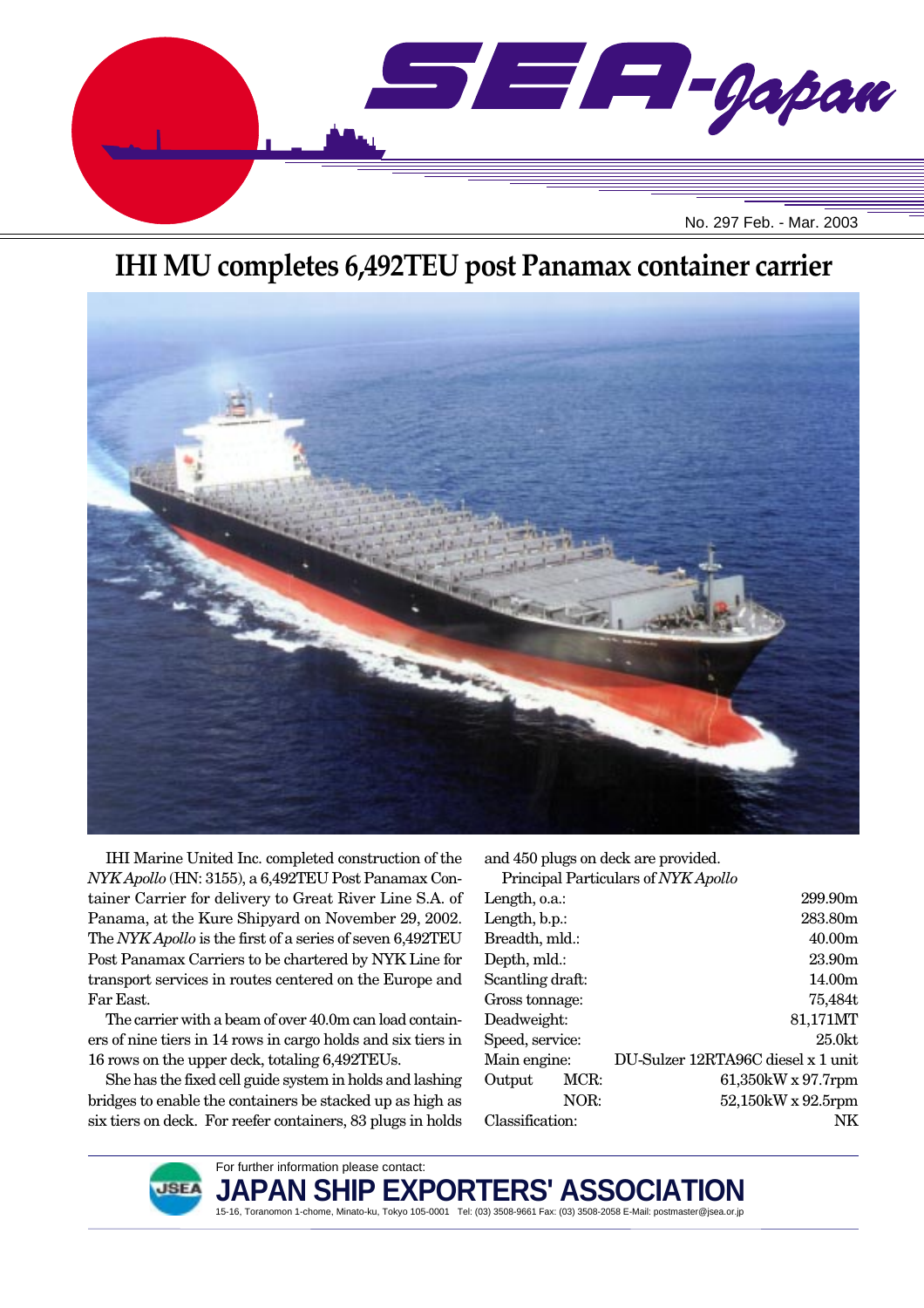**Topics No. 297 Feb. - Mar. Page 2**

# 5,576TEU container carrier Genoa Bridge built by Imabari

The Imabari group led by Imabari Shipbuilding Co., Ltd. had the largest market share in Japan, or fourth in the world, in terms of gross tonnage for newbuildings in fiscal 2001. The group has introduced newly-developed facilities and constructed a large dock to cope with the requirements of VLCCs and VLOCs, etc., and started development of LNG carrier construction technology to enter the market for LNG carriers. The group now continues to cope with demand for a variety of ships from small to large. For example, the group built the following container carrier last year.

### \*\*\*\*\*\*\*\*

The *Genoa Bridge*, a container carrier, was completed at Koyo Dockyard Co., Ltd. of the Imabari group on Sept. 9, 2002. The carrier is the last of a series of six container carriers that were constructed continuously. Performance of the carriers has fully met

## **Toyohashi completes container carrier Kota Gembira**

Toyohashi Shipbuilding Co., Ltd. (formerly Kanasashi Co., Ltd., renamed Jan. 1, 2003) has completed the 2,607TEU container carrier, *Kota Gembira* (HN: 3556), for Kota Gembira Limited. The carrier is the largest container carrier ever built by Toyohashi and is the third of a series of four ships.

The carrier can load containers of

956TEUs in the cargo hold and 1,651TEUs six tiers on the upper deck. It can also carry reefer containers (278FEUs plus 22TEUs) on the upper deck and dangerous cargo containers on the upper deck and in the holds (Nos. 1, 2, 3, the requirements of the owner and operator.

The carrier is the over Panamax type measuring 270.94m in overall length, 40.00m in beam and can carry



5,576TEUs of containers. Hull construction has obtained the SHR notation from the American Bureau of Shipping. The hull strength is shared by the hatch side coamings, not by boxtype longitudinal girders in the conventional concept. This design can achieve good container loading efficiency into the holds, that is, 9 tiers in 14 rows across the beam can be loaded at midships, and on the upper deck, lashing bridges are also adopted to enable loading containers in 5 or 6

and 4).

The main engine uses a low-speed, long-stroke diesel engine to reduce the fuel cost, and AIS (automatic identification system) is installed.

Principal particulars L (o.a) x B x D x d: 226.54m x 32.20m x 16.80m x11.50m DWT/GT: 37,114t/28,676t Main engine: Mitsui-MAN B&W 7S70MC-C diesel x 1 units MCR: 21,735kW x 91rpm Speed, service: 22.0kt Classification: NK Completion: Nov. 19, 2002



tiers on the hatch covers, permitting a variety of container loading such as high cubic size and 45' size containers. About 9% of the total container carrying capacity can be allotted for reefer containers, 430 plugs are provided on the hatchways and 70 plugs in the cargo holds.

The engine room consists of reliable machinery and has obtained the +ACCU notation from ABS. The main engine is a super long-stroke, 2-cycle diesel engine, Mitsui MAN B&W 10K98MC (VI). The bore is the world's largest of 980mm, and the output is 7,780ps per cylinder. Navigation speed is 25.0 knots. A water-tube type auxiliary boiler (380cSt/50°C) is used for reliable operation in both navigation and cargo handling operation. An exhaust economizer with a capacity of 3,200kg/h x 0.6MPa is installed. Four generators produce 2,750kVa (2,200kW x 720rpm), and an emergency generator of 150KVA (120kW x 800rpm) is provided.

Principal particulars

Hull No.: 2152

Ship Type: 5,576TEU Container Carrier

 $L$  (o.a.) x  $L$  (b.p.) x  $B$  x  $D$  x d: 278.94m x 262.00m x 40.00m x 24.00m x12.50m

DWT/GT: 67,197M.T./66,292

Main engine: Mitsui-Man B&W 10K98MC(VI) x 1 unit MCR: 57,200kW x 94.0rpm NOR: 48,620kW x 89.0rpm Speed, service: 25.00kt Classification: ABS

Endurance: abt. 20,000nm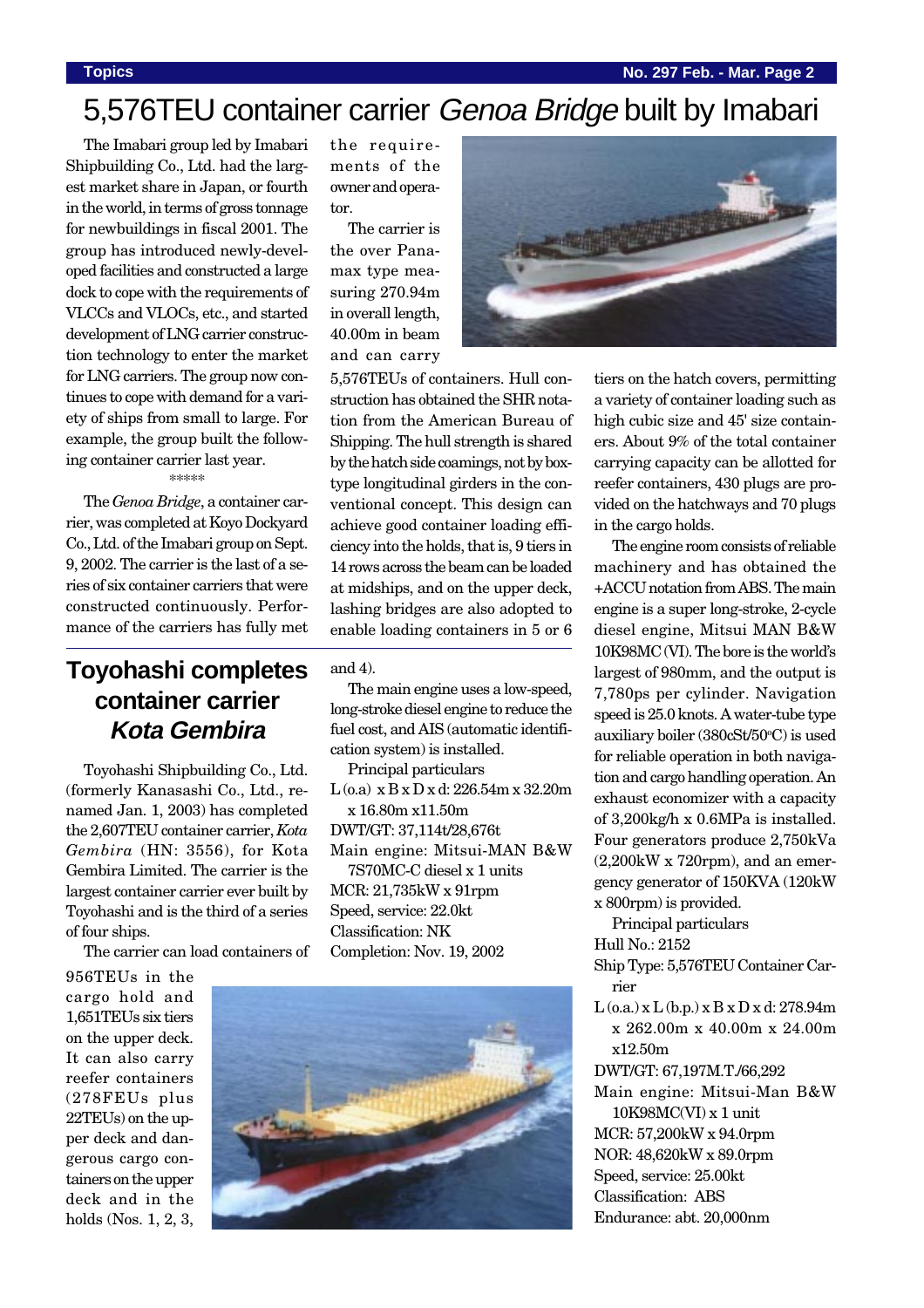# Shin Kurushima completes multipurpose cargoship

Shin Kurushima Dockyard Co., Ltd. has completed the 17,500GT multipurpose cargoship, *Coral Islander* (HN: 5205), which can carry containers, automobiles, rolling stock, heavy cargo and sundry goods simultaneously. Nippon Yusen Kaisha (NYK) is now chartering this nextgeneration multipurpose cargoship through one of the NYK "friendly owners" during a period of 15-18 years.

The cargo ship uses unique ship design to navigate among islands in the Pacific Ocean. On the planned navigation routes, seaborne cargoes are comparatively small lots per item, and cargo handling must be conducted frequently as the ship will visit several ports in a short period.

To cope with these requirements, the *Coral Islander* has combined container and vehicle carrying functions together with other cargoes such as heavy loads, steel materials, and general cargoes. Vehicle handling is achieved by the roll-on and -off method.

The ship can load containers of 912 TEUs, for which 100 reefer plugs are included, 615 passenger cars and navigate at 18 knots.

Special features of the ship include the following:

60% of the hull section toward the bow is designed as the hull of the containership, and the remaining 40% toward the stern is the same construction as a car carrier. The container holds have cell guides to permit efficient container handling. For the car decks, a shore ramp is installed at the starboard stern for roll-on and -off of vehicles.

Two 40t container cranes installed on the upper deck allow container handling at a small port without shore material handling equipment.

The combined operation of the two cranes also allows handling of a heavy cargo weighing up to 65 tons. The combined use is applicable to loading and unloading vehicles and construction



machinery that cannot run on the shore ramp as well as heavy and massive cargoes.

Cargo holds are strengthened to load heavy steel materials like steel coils. Eye plates to fasten cargoes are provided at bulkheads of the fore and aft sides and both ship sides. This permits cargo loading in three to six tiers, effectively coping with various types and quantities of cargoes.

Cargo holds Nos. 2, 3, and 4 have container stoppers and container beams to provide a clearance below the bottom containers for loading other cargoes (vehicles or heavy and large cargoes). In a conventional ship, cargoes with a great weight cannot be loaded on tank tops even if there is a vacancy at the top in a cargo hold. However, these devices enable effective use in cargo holds when loading fewer containers.

Cargo holds Nos. 3 and 4 are provided with a movable second deck like a pontoon. The combined use of the second deck, stoppers and beams can provide one more car deck. This permits coping with changes in the load between cars and containers. When not used, the second decks are accommodated on the exposed deck in the front of the accommodation quarters.

The second deck has a maximum loading capacity of 0.5t/m<sup>2</sup>. Consequently, lighter general cargoes can be placed on the second deck within the limit. Cars or heavy cargoes are loaded on the cargo hold bottom.

Cargo holds Nos. 3 and 4 have a total of eight second decks, stoppers, and beams at the fore and aft sections and both ship sides. Setting positions of these devices can be decided optionally and independently according to the requirements of loading sections, allowing effective mixed loading.

Principal particulars

Ship Type: Multipurpose cargoship

 $L$ (o.a.) x  $L$ (b.p.) x  $B$ x  $D$ x d: 160.70m x 151.20m x 25.00m x 1.80m x

9.20m

DWT/GT: 17,500t/17,000t

- Main engine: 7UEC 50LS II diesel x 1 unit
- Output: 13,087ps x 124rpm
- Speed, service: 18.0kt

Classification: NK

- Carrying capacity
- Vehicles: 607 units (4.50m x 1.70m passenger car basis)
- Containers: 914TEUs
- Proportional loading: 470 cars plus 914TEUs, or 607 cars plus 828TEUs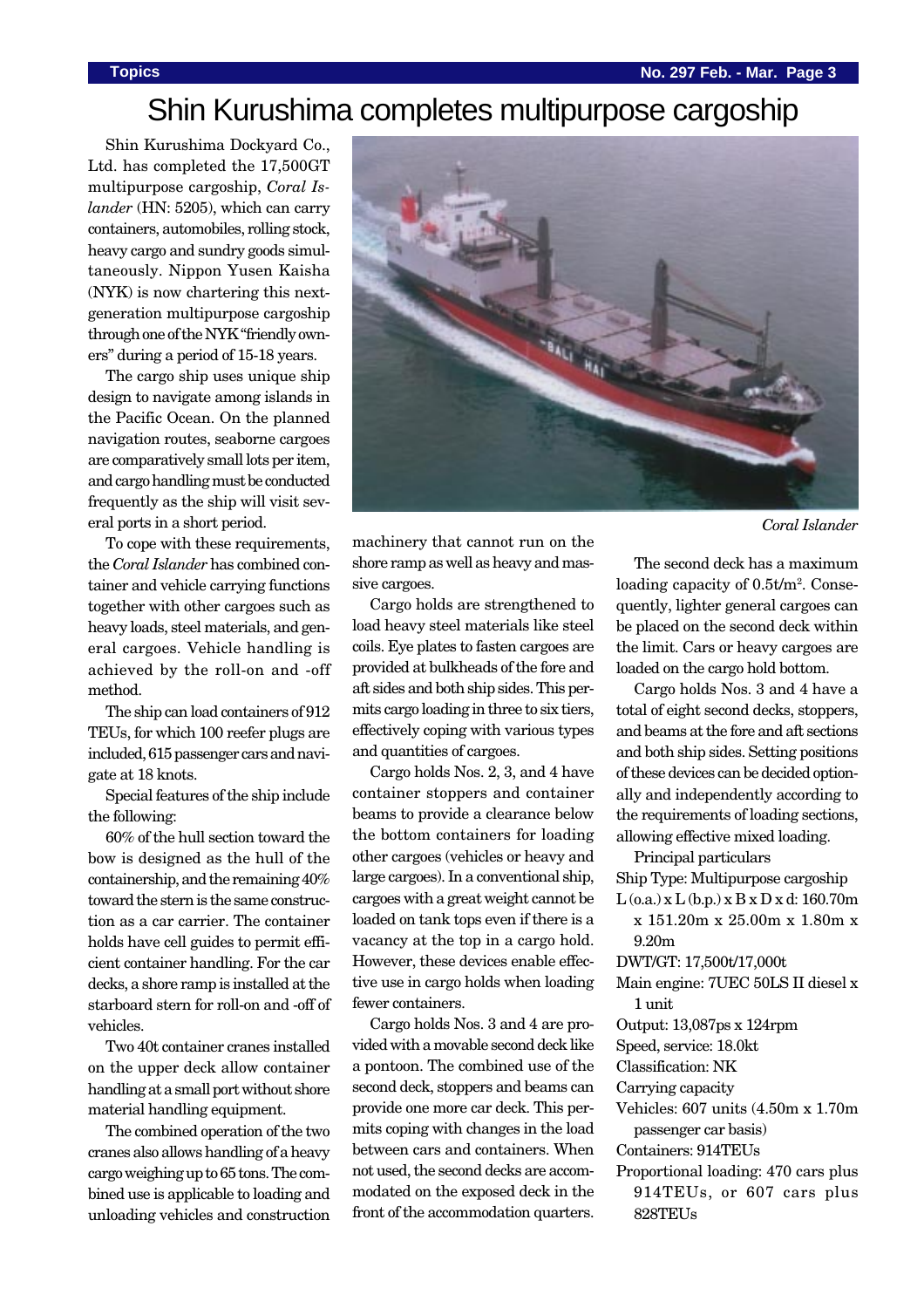Length (o.a.): 241.03m Breadth (mld.): 42.00m Depth (mld.): 21.20m Draft (mld.): 14.90m Gross tonnage: 57,000t Deadweight: 105,500t Main engine: Hitachi B&W 6S60MC

MCR: 16,003ps x 101rpm NOR: 14,398ps x 97.5rpm Speed (max. trial): 15.77 knots (service): abt. 14.50 knots. Complement: 32 Classification: BV Cargo pump:2,500 m3 /h x 135 m T.H.

Principal particulars

economy.

diesel x 1 unit

# Namura completes 105,500-dwt product and crude oil carrier

The 105,500-dwt double-hull, double-bottom product and crude oil carrier, *Song Lin Wan* (HN: 238), was built by Namura Shipbuilding Co., Ltd. After delivery in Japan on 27th November, 2002, the vessel sailed off to China where coating of the cargo oil tanks was carried out.

This is the second vessel of Namura's newly developed Aframax tanker series that have achieved superior propulsive performance due to a newly developed hull form based on Namura's latest technology and long experience. The large diameter propeller is driven by a long-stroke, low-

> revolution and fuel-efficient main engine for better propulsive efficiency. Special consideration is given to safety against environmental



Mitsui Engineering & Shipbuilding Co., Ltd. (MES) has developed a new electronically-controlled lubricating system, the Alpha Lubricating System, to reduce consumption of diesel engine cylinder lubricating oil, and recently achieved remarkable savings in cylinder oil on a large container ship of 4,900TEUs, which is equipped with a Mitsui MAN-B&W 1OK9OMC engine of 59,600 BHP. The saving rate on the ship as of today is 20% plus,



## **MES develops new lubricating system for diesel engines**

but is expected to reach more than 50% in the near future.

The Alpha Lubricating System, by application of the electronic control device, can rapidly inject the oil at

optimum timing and can eventually save consumption of cylinder oil by about 30% compared with a conventional mechanical lubricating system. This highperformance lubricating system can easily be installed on existing engines. When the system is installed on the 10K9OMC engine, the initial investment cost will be repaid in pollution, labor saving and operational Loading capacity (tank): 122,116.5 m<sup>3</sup>

x 3 units

about 2 years, thus reducing the operational cost of the ship.

MES has obtained orders for about 40 units, of which seven are already installed on ships. MES has a worldwide service network for Alpha Lubricating System in close cooperation with MAN B&W to offer quick service all over the world.



*Pump station Alpha lubricating system (main unit)*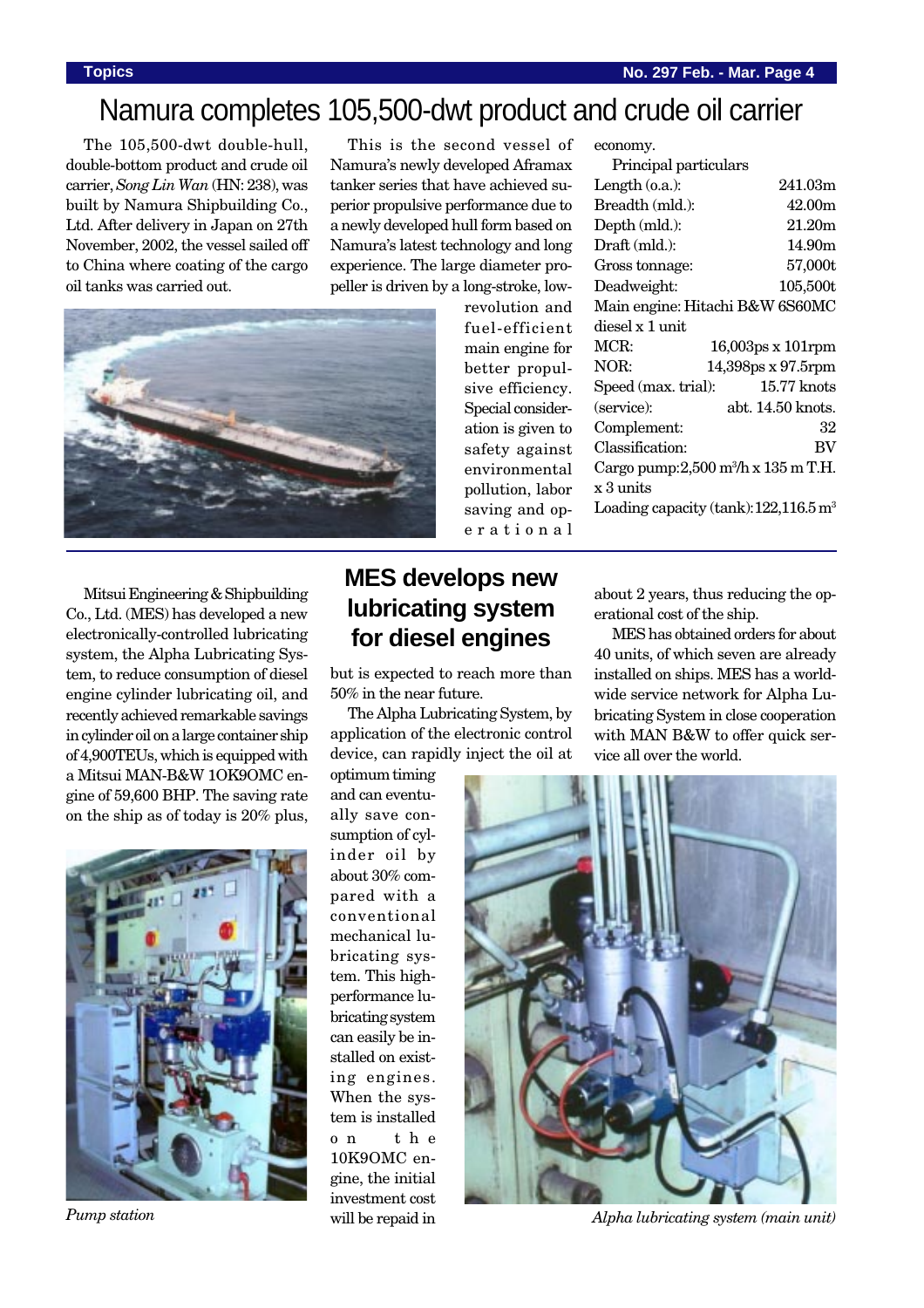### **Industry News in Brief No. 297 Feb. - Mar. Page 5**

# Sanoyas completes Panamax bulk carrier Orange Tiara

Sanoyas Hishino Meisho Corp. has completed the Panamax bulk carrier, *Orange Tiara* (HN: 1202), which was ordered by Handbell Shipping S. A. and delivered to Esmeralda Lines, S.A., at the Mizushima Works and shipyard.

The carrier is the 12th Sanoyas 75,000DWT type Panamax bulker with the maximum beam permitted to pass through the Panama Canal. The cargo space is divided into seven cargo holds with topside tanks and hopper bottoms. Hydraulic, motordriven, side-rolling hatch covers are used, and hatch openings are maximized to facilitate cargo handling.

The main engine is a low-speed, super long-stroke, two cycle diesel engine, which is combined with a large diameter propeller to achieve efficient operation with low fuel consumption. The Orange Tiara is a highly economical Panamax bulker with the largest deadweight available and excellent propulsion performance.

Principal particulars L (o.a.) x B x D x d: 225.00m x 32.26m x 19.30m x 13.994m DWT/GT: 75,846mt/38,871t

### **To our readers**

- Please notify us of any change in address by letter or telefax together with the old mailing label to ensure you continue to receive SEA-Japan.
- We welcome your comments about SEA-Japan. Please address all correspondence to the Japan Ship Exporters' Association (JSEA), or the Japan Ship Centre in London.
- Address (Tokyo): 15-16, Toranomon 1-chome, Minatoku, Tokyo 105-0001 / Tel: (03) 3508-9661 Fax: (03) 3508-2058 E-mail: postmaster@jsea.or.jp
- Address (London): Ground Floor, 9 Marshalsea Road, London SE1 1EP, UK / Tel:  $+44(0)$ 20 7403 1666 / Fax: +44 (0) 20 7403 1777 E-mail: info@jsc.org.uk URL: http://www.jsc.org.uk



Main engine: MAN-B&W 7S50MC-C diesel x 1 unit MCR: 12,200ps Cargo capacity (grain): 89,250m3

Speed, service: 14.5kt Classification: NK Complement: 25

## New automatization component for container cranes developed

—Target Scanning System (TSS)—

Mitsui Engineering & Shipbuilding Co., Ltd. (MES) has developed a Target Scanning System that is a component technology to automate onshore operation of container cranes. It has been proved that the system is effective to detect targets and facilitate crane operation, reducing the load on the operator'.

TSS can scan objects three-dimensionally by sensors with laser beams. Position and attitude of objects (chassis, containers, AGVs, etc.) are de-

tected to permit automatic operation of the crane. This system can be used for semiautomatic manned operation as a guidance system to position the crane spreader right over a chassis.

Main features:

The scanning sensor consists of a laser range finders, two-axis movable mirrors, and control units. Scanning is achieved by revolving laser beams that target containers, chassis, and AGVs. Three-dimensional appearance of the object is obtained, and based on this information, distance and posture of the target are computed as output data.

The system is not affected by rain due to the ingenious data processing procedure. When using TSS, crane operation on the shore can be automatically achieved, leaving the operator cabin suspended over the ship. This reduces fatigue of the operator, facilitating container handling. When TSS is used as the guidance system to set the position of the crane spreader over chassis in semi-automatic operation on the shore, the time required for positioning is shortened.